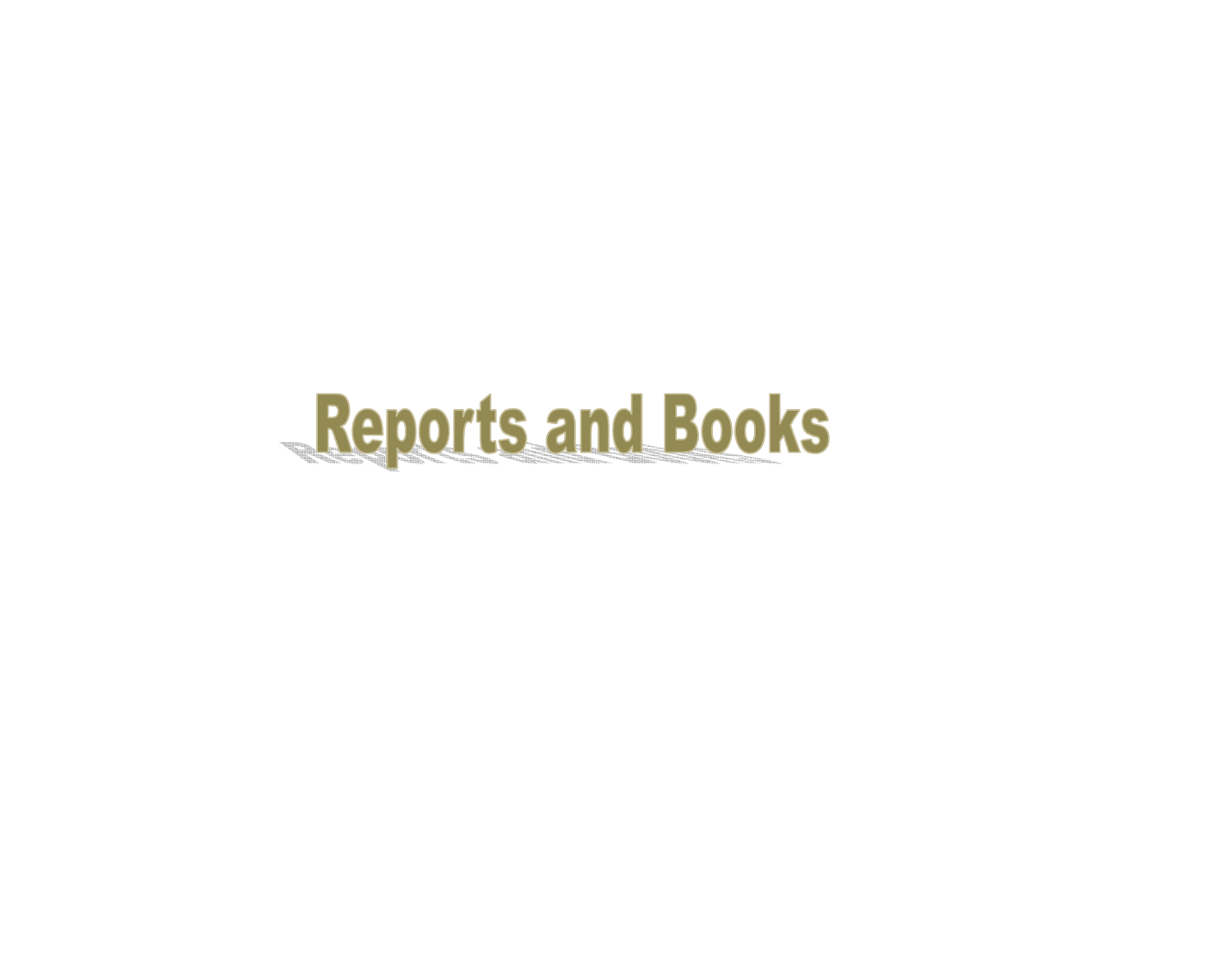

Author: Atta-ur-Rahman Sheikh

Publishing place: Lahore

Description: 65 p

Size: 5.5x8

Language: Urdu

### Books and Reports

## **CONTENTS**

- 1. Jabri Naqal-e-Makani, Qawaneen aur Insani Haqooq
- 2. Pakistan mein Jabri Naqal Makani ki Soorat-e-hal per aik tairana nazar
- 3. Aqwam-e-Muthidah key rahnuma Asool baray Androon-e-Mulak Jabri Naqal Makani per Tabsarah
- 4. Aqwam-e-Muthidah key rahnuma Asool baray Androon-e-Mulak Jabri Naqal Makani (Masawada)
- 5. Pakistan mein Jabri Naqal Makani key Maslah per kam kerney wali tanzeemon/Idaroon ki fahrist
- 6. Makhzat

## About the Report

This book provides information on situation of laws of forced internal displacement and guiding principles of United Nations Organization includes in the first chapter.

In the second chapter, discusses the brief analysis on Pakistan's internal displacement and also common problems and their causes.

Forced internal displacement in South Asia with reference to principles of UNO and provides draft of internal displacement of UNO in third and fourth chapter.

The last chapter provides the contact list of organizations that are working in this issue directly or indirectly in Pakistan.